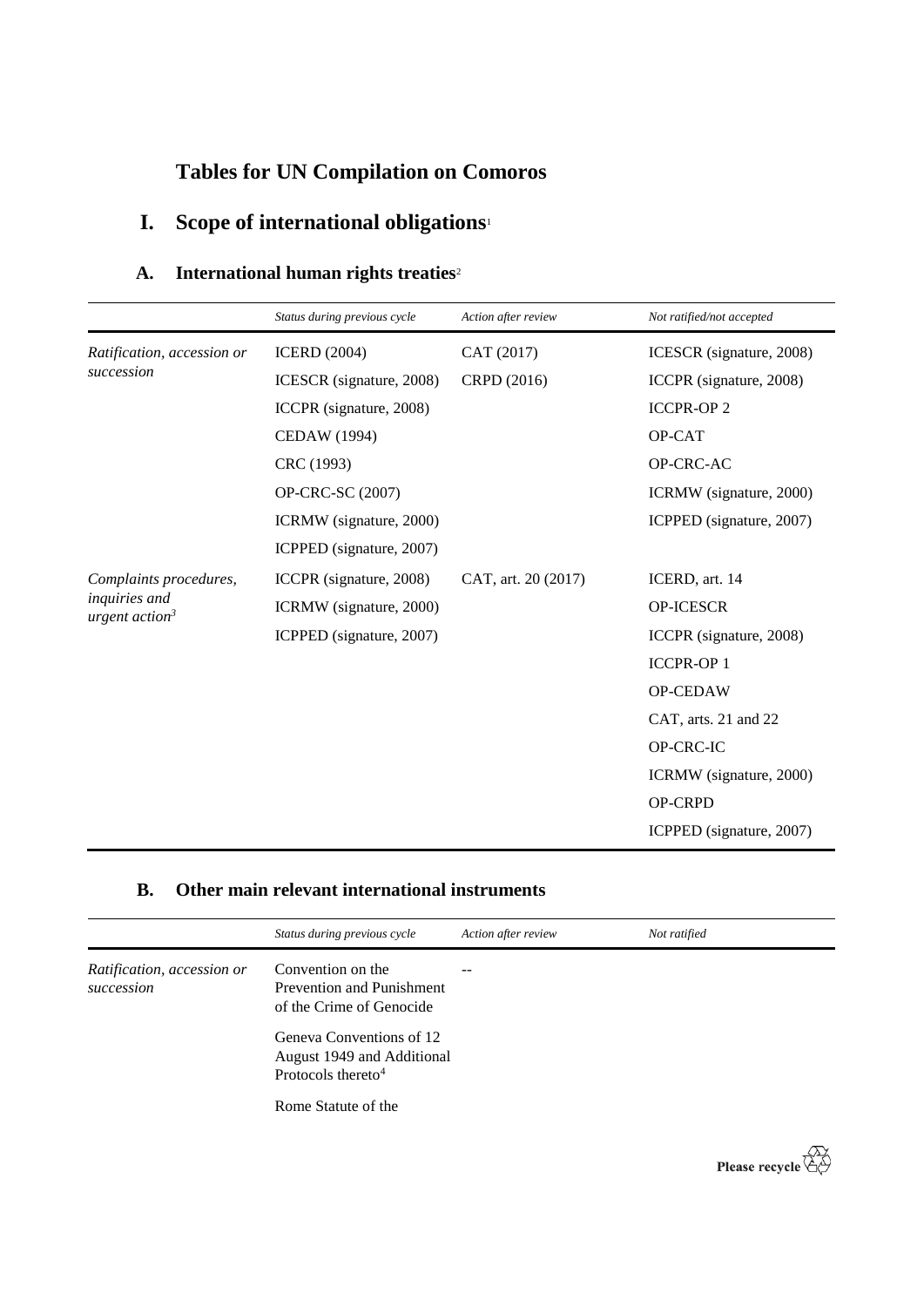#### International Criminal Court

Conventions on refugees and stateless persons<sup>5</sup>

Palermo Protocol<sup>6</sup>

ILO fundamental Conventions<sup>7</sup>

> ILO Conventions Nos. 169 and 189<sup>8</sup>

Convention against Discrimination in Education

## **II. Cooperation with human rights mechanisms and bodies**

### A. Cooperation with treaty bodies<sup>9</sup>

| Treaty body  | Concluding observations<br>included in previous review | Latest report submitted<br>since previous review | Latest concluding<br>observations | Reporting status                                                                                    |
|--------------|--------------------------------------------------------|--------------------------------------------------|-----------------------------------|-----------------------------------------------------------------------------------------------------|
| <b>CERD</b>  |                                                        |                                                  |                                   | Initial report overdue<br>since $2005$                                                              |
| <b>CEDAW</b> | October 2012                                           |                                                  |                                   | Fifth report overdue<br>since $2016$                                                                |
| <b>CAT</b>   |                                                        |                                                  |                                   | Initial report overdue<br>since May 2018                                                            |
| <b>CRC</b>   |                                                        |                                                  |                                   | Second report overdue<br>since $2000 / \text{Initial}$<br>report to OP-CRC-SC<br>overdue since 2009 |
| <b>CRPD</b>  |                                                        | --                                               |                                   | Initial report overdue<br>since July 2018.                                                          |

#### **Reporting status**

| Responses to specific follow-up requests from concluding observations |
|-----------------------------------------------------------------------|
|-----------------------------------------------------------------------|

| Treaty body  | Due in | Subject matter                                                                                                          | Submitted |
|--------------|--------|-------------------------------------------------------------------------------------------------------------------------|-----------|
| <b>CEDAW</b> | 2014   | National machinery for the Reminders sent. <sup>11</sup><br>advancement of women,<br>and violence against<br>women $10$ |           |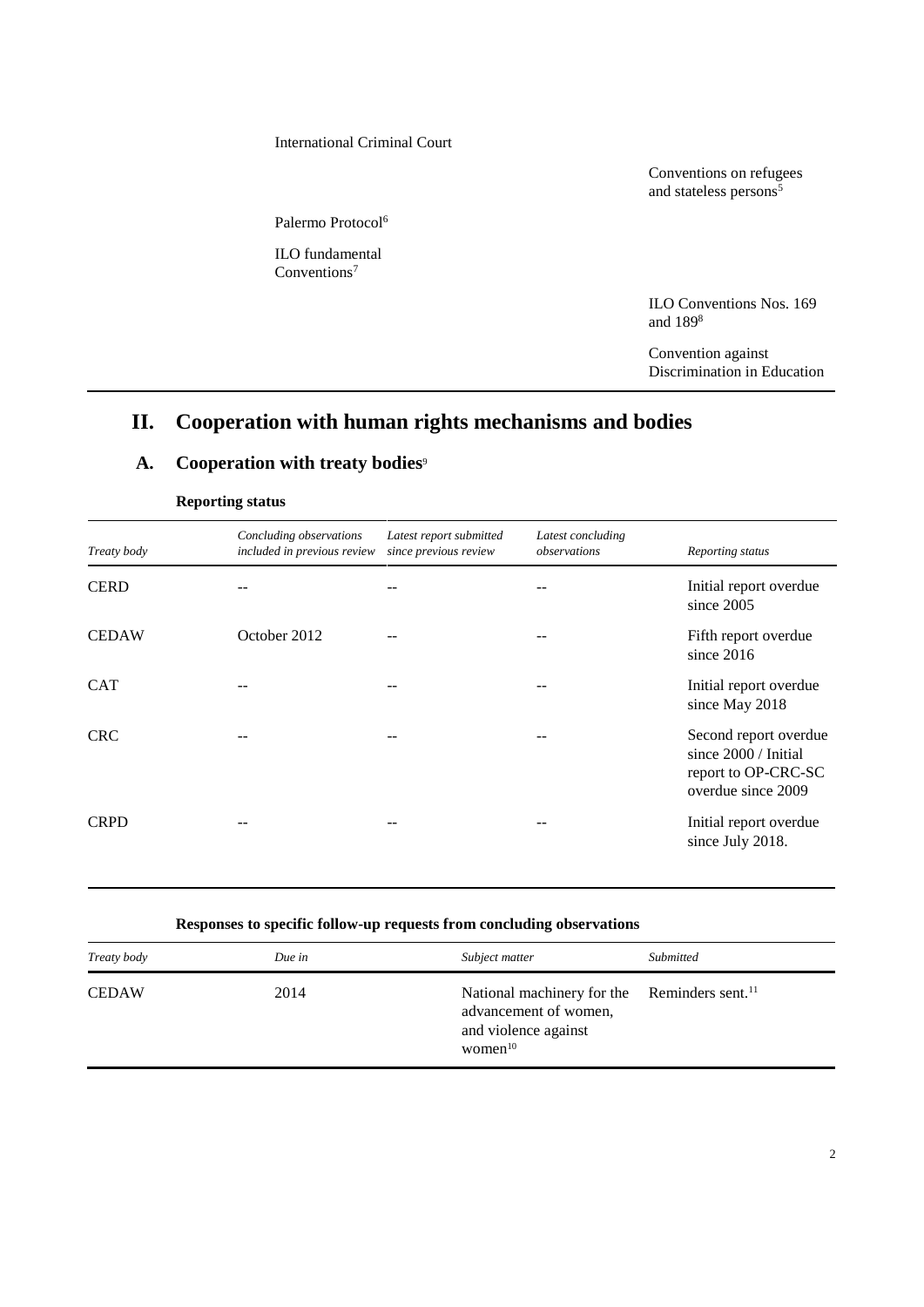#### **B. Cooperation with special procedures**<sup>12</sup>

|                                                         | Status during previous cycle                                   | Current status |
|---------------------------------------------------------|----------------------------------------------------------------|----------------|
| Standing invitations                                    | No                                                             | No             |
| Responses to letters of<br>allegation and urgent appeal | During the period under review no<br>communications were sent. |                |
| Follow-up reports and missions                          |                                                                |                |

### **C. Status of national human rights institutions**<sup>13</sup>

| National human rights institution | Status during previous cycle | Status during present cycle <sup>14</sup> |
|-----------------------------------|------------------------------|-------------------------------------------|
| N <sub>0</sub>                    |                              | Nc                                        |

#### *Notes*

<sup>1</sup> Unless indicated otherwise, the status of ratification of instruments listed in the table may be found on the official website of the United Nations Treaty Collection database, Office of Legal Affairs of the United Nations Secretariat, http://treaties.un.org/. Please also refer to the United Nations compilation on Comoros from the previous cycle (A/HRC/WG.6/18/COM/2).<br><sup>2</sup> The following abbreviations have been used in the universal period

| The following abbreviations have been used in the universal periodic review document: |                  |                                                                                              |
|---------------------------------------------------------------------------------------|------------------|----------------------------------------------------------------------------------------------|
|                                                                                       | <b>ICERD</b>     | International Convention on the Elimination of All Forms of                                  |
|                                                                                       |                  | Racial Discrimination;                                                                       |
|                                                                                       | <b>ICESCR</b>    | International Covenant on Economic, Social and Cultural                                      |
|                                                                                       |                  | Rights;                                                                                      |
|                                                                                       | <b>OP-ICESCR</b> | Optional Protocol to ICESCR;                                                                 |
|                                                                                       | <b>ICCPR</b>     | International Covenant on Civil and Political Rights;                                        |
|                                                                                       | <b>ICCPR-OP1</b> | Optional Protocol to ICCPR;                                                                  |
|                                                                                       | <b>ICCPR-OP2</b> | Second Optional Protocol to ICCPR, aiming at the abolition of                                |
|                                                                                       |                  | the death penalty;                                                                           |
|                                                                                       | <b>CEDAW</b>     | Convention on the Elimination of All Forms of Discrimination                                 |
|                                                                                       |                  | against Women;                                                                               |
|                                                                                       | <b>OP-CEDAW</b>  | Optional Protocol to CEDAW;                                                                  |
|                                                                                       | <b>CAT</b>       | Convention against Torture and Other Cruel, Inhuman or                                       |
|                                                                                       |                  | Degrading Treatment or Punishment;                                                           |
|                                                                                       | OP-CAT           | Optional Protocol to CAT;                                                                    |
|                                                                                       | <b>CRC</b>       | Convention on the Rights of the Child;                                                       |
|                                                                                       | OP-CRC-AC        | Optional Protocol to CRC on the involvement of children in                                   |
|                                                                                       |                  | armed conflict:                                                                              |
|                                                                                       | OP-CRC-SC        | Optional Protocol to CRC on the sale of children, child                                      |
|                                                                                       |                  | prostitution and child pornography;                                                          |
|                                                                                       | OP-CRC-IC        | Optional Protocol to CRC on a communications procedure;                                      |
|                                                                                       | <b>ICRMW</b>     | International Convention on the Protection of the Rights of All                              |
|                                                                                       |                  | Migrant Workers and Members of Their Families;                                               |
|                                                                                       | <b>CRPD</b>      | Convention on the Rights of Persons with Disabilities;                                       |
|                                                                                       | <b>OP-CRPD</b>   | Optional Protocol to CRPD;                                                                   |
|                                                                                       | <b>ICPPED</b>    | International Convention for the Protection of All Persons                                   |
|                                                                                       |                  | from Enforced Disappearance.                                                                 |
|                                                                                       |                  | $3$ Individual complaints: $ICCPR$ -OP 1 art 1: OP-CEDAW art 1: OP-CRPD art 1: OP-ICESCR art |

<sup>3</sup> Individual complaints: ICCPR-OP 1, art. 1; OP-CEDAW, art. 1; OP-CRPD, art. 1; OP-ICESCR, art.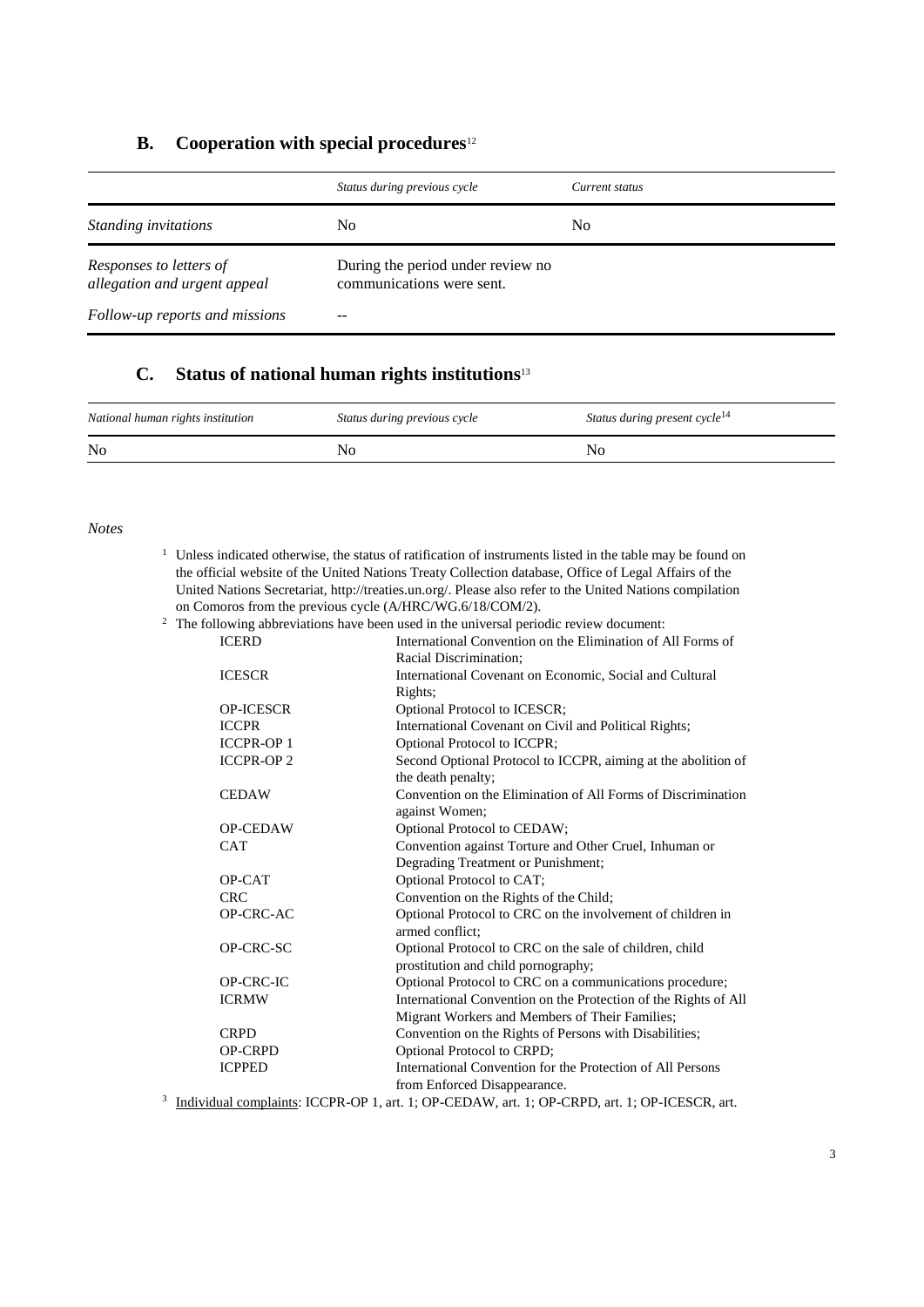1; OP-CRC-IC, art. 5; ICERD, art. 14; CAT, art. 22; ICRMW, art. 77; and ICPPED, art. 31. Inquiry procedure: OP-CEDAW, art. 8; CAT, art. 20; ICPPED, art. 33; OP-CRPD, art. 6; OP-ICESCR, art. 11; and OP-CRC-IC, art. 13. Inter-State complaints: ICCPR, art. 41; ICERD, art. 11; ICRMW, art. 76; ICPPED, art. 32; CAT, art. 21; OP-ICESCR, art. 10; and OP-CRC-IC, art. 12. Urgent action: ICPPED, art. 30.

- <sup>4</sup> Geneva Convention for the Amelioration of the Condition of the Wounded and Sick in Armed Forces in the Field (First Convention); Geneva Convention for the Amelioration of the Condition of Wounded, Sick and Shipwrecked Members of Armed Forces at Sea (Second Convention); Geneva Convention relative to the Treatment of Prisoners of War (Third Convention); Geneva Convention relative to the Protection of Civilian Persons in Time of War (Fourth Convention);Protocol Additional to the Geneva Conventions of 12 August 1949, and relating to the Protection of Victims of International Armed Conflicts (Protocol I); Protocol Additional to the Geneva Conventions of 12 August 1949, and relating to the Protection of Victims of Non-International Armed Conflicts (Protocol II); Protocol Additional to the Geneva Conventions of 12 August 1949, and relating to the Adoption of an Additional Distinctive Emblem (Protocol III). For the official status of ratifications, see Federal Department of Foreign Affairs of Switzerland, at
- https://www.dfae.admin.ch/eda/fr/dfae/politique-exterieure/droit-international-public/traitesinternationaux/depositaire/protection-des-victimes-de-la-guerre.html
- <sup>5</sup> 1951 Convention relating to the Status of Refugees and its 1967 Protocol, 1954 Convention relating to the Status of Stateless Persons, and 1961 Convention on the Reduction of Statelessness.
- <sup>6</sup> Protocol to Prevent, Suppress and Punish Trafficking in Persons, Especially Women and Children, supplementing the United Nations Convention against Transnational Organized Crime.
- 7 International Labour Organization Convention No. 29 concerning Forced or Compulsory Labour; Convention No. 105 concerning the Abolition of Forced Labour; Convention No. 87 concerning Freedom of Association and Protection of the Right to Organise; Convention No. 98 concerning the Application of the Principles of the Right to Organise and to Bargain Collectively; Convention No. 100 concerning Equal Remuneration for Men and Women Workers for Work of Equal Value; Convention No. 111 concerning Discrimination in Respect of Employment and Occupation; Convention No. 138 concerning Minimum Age for Admission to Employment; Convention No. 182 concerning the Prohibition and Immediate Action for the Elimination of the Worst Forms of Child Labour.
- 8 ILO Indigenous and Tribal Peoples Convention, 1989 (No. 169) and Domestic Workers Convention, 2011 (No. 189).
- <sup>9</sup> The following abbreviations have been used in the present document:

| <b>CERD</b>                                                                     | Committee on the Elimination of Racial Discrimination;   |
|---------------------------------------------------------------------------------|----------------------------------------------------------|
| <b>CESCR</b>                                                                    | Committee on Economic, Social and Cultural Rights;       |
| HR Committee                                                                    | Human Rights Committee;                                  |
| <b>CEDAW</b>                                                                    | Committee on the Elimination of Discrimination against   |
|                                                                                 | Women:                                                   |
| <b>CAT</b>                                                                      | Committee against Torture;                               |
| <b>CRC</b>                                                                      | Committee on the Rights of the Child;                    |
| <b>CMW</b>                                                                      | Committee on the Protection of the Rights of All Migrant |
|                                                                                 | Workers and Members of Their Families;                   |
| <b>CRPD</b>                                                                     | Committee on the Rights of Persons with Disabilities;    |
| <b>CED</b>                                                                      | Committee on Enforced Disappearances;                    |
| <b>SPT</b>                                                                      | Subcommittee on Prevention of Torture.                   |
| $\mathbf{u}$ $\mathbf{u}$ $\alpha$ $\alpha$ $\alpha$ $\alpha$ $\alpha$ $\alpha$ |                                                          |

- <sup>10</sup> CEDAW/C/COM/CO/1-4, para. 50.
- <sup>11</sup> Letters from CEDAW to the Permanent Mission of Comoros to the United Nations Office and other international organizations in Geneva, dated 20 April and 14 December 2015, available from [http://tbinternet.ohchr.org/Treaties/CEDAW/Shared%20Documents/COM/INT\\_CEDAW\\_FUL\\_CO](http://tbinternet.ohchr.org/Treaties/CEDAW/Shared%20Documents/COM/INT_CEDAW_FUL_COM_20190_E.pdf) [M\\_20190\\_E.pdf](http://tbinternet.ohchr.org/Treaties/CEDAW/Shared%20Documents/COM/INT_CEDAW_FUL_COM_20190_E.pdf) and from

http://tbinternet.ohchr.org/Treaties/CEDAW/Shared%20Documents/COM/INT\_CEDAW\_FUL\_CO M\_22533\_E.pdf (accessed on 3 October 2018).

<sup>12</sup> For the titles of special procedure mandate holders see: https://spcommreports.ohchr.org/about/abbreviations

<sup>13</sup> According to article 5 of the rules of procedure of the Global Alliance of National Human Rights